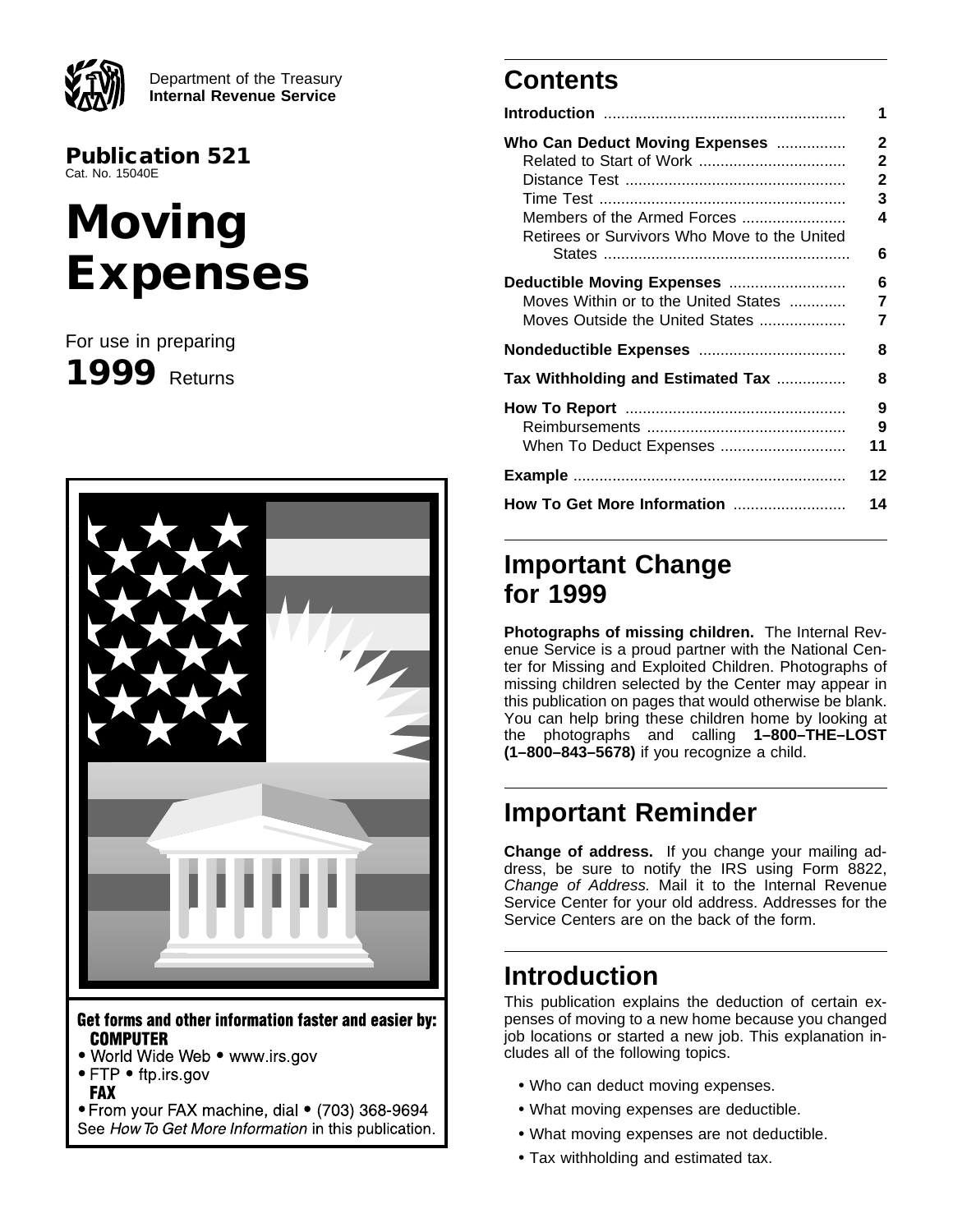• How to report your moving expenses.

A filled-in illustration of an example is also shown near the end of the publication.

You may qualify for the deduction whether you are self-employed or an employee. The expenses must be related to starting work at your new job location. However, certain retirees and survivors may qualify to claim the deduction even if they are not starting work at a new job location. See Who Can Deduct Moving Expenses.

**Home defined.** Your **home** means your main home (residence). It can be a house, apartment, condominium, houseboat, house trailer, or similar dwelling. It does not include other homes owned or kept up by you or members of your family. It also does not include a seasonal home, such as a summer beach cottage. Your **former home** means your home before you left for your new job location. Your **new home** means your home within the area of your new job location.

### **Useful Items**

You may want to see:

#### **Publication**

**523** Selling Your Home

#### **Form (and Instructions)**

 **3903** Moving Expenses

#### **8822** Change of Address

See How To Get More Information, near the end of this publication, for information about getting the publication and the forms listed.

## **Who Can Deduct Moving Expenses**

You can deduct your allowable moving expenses if your move is closely related to the start of work. You also must meet the distance test and the time test. These two tests are discussed later.

**Retirees or survivors.** You may be able to deduct the expenses of moving to the United States or its possessions even if the move is not related to a new job. You must have worked outside the United States or be a survivor of someone who did. See Retirees or Survivors Who Move to the United States, later.

### **Related to Start of Work**

Your move must be closely related, both in time and in place, to the start of work at your new job location.

**Closely related in time.** You can generally consider moving expenses incurred within one year from the date you first reported to work at the new location as closely related in time to the start of work. It is not necessary that you arrange to work before moving to a new location, as long as you actually do go to work.

If you do not move within one year, you ordinarily cannot deduct the expenses unless you can show that circumstances existed that prevented the move within that time.

**Example.** Your family moved more than a year after you started work at a new location. You delayed the move for 18 months to allow your child to complete high school. You can deduct your allowable moving expenses.

**Closely related in place.** You can generally consider your move closely related in place to the start of work if the distance from your new home to the new job location is not more than the distance from your former home to the new job location. A move that does not meet this requirement may qualify if you can show that:

- 1) A condition of employment requires you to live at your new home, or
- 2) You will spend less time or money commuting from your new home to your new job.

### **Distance Test**

Your move will meet the distance test if your new main job location is **at least 50 miles** farther from your former home than your old main job location was from your former home. For example, if your old main job was 3 miles from your former home, your new main job must be at least 53 miles from that former home.

The distance between a job location and your home is the shortest of the more commonly traveled routes between them. The distance test considers only the location of your former home. It does not take into account the location of your new home. See Figure A.

**Example.** You moved to a new home less than 50 miles from your former home because you changed main job locations. Your old main job was 3 miles from your former home. Your new main job is 60 miles from that home. Because your new main job is 57 miles farther from your former home than the distance from your former home to your old main job, you meet the 50-mile distance test.

**First job or return to full-time work.** If you go to work full time for the first time, your place of work must be at least 50 miles from your former home to meet the distance test. If you go back to full-time work after a substantial period of part-time work or unemployment, your place of work also must be at least 50 miles from your former home.



**TIP** Armed Forces and you moved because of a **Exception for Armed Forces.** If you are in the **Example 1** permanent change of station, you do not have to meet the distance test. See Members of the Armed Forces, later.

**Main job location.** Your main job location is usually the place where you spend most of your working time. A new job location is a new place where you will work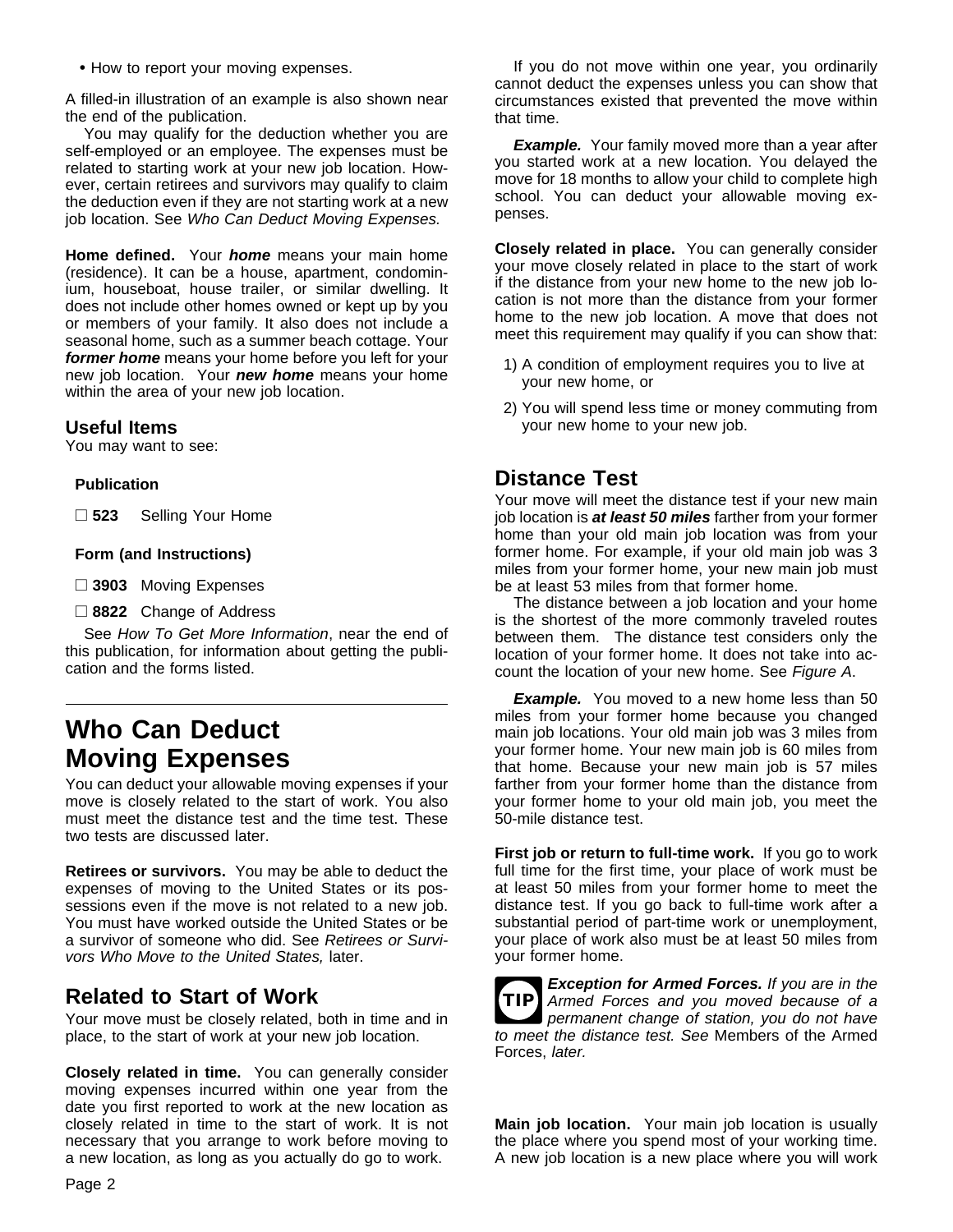

permanently or indefinitely rather than temporarily. If there is no one place where you spend most of your working time, your main job location is the place where your work is centered. For example, your main job location is where you report for work or are otherwise required to "base" your work.

**Union members.** If you work for several employers on a short-term basis and you get work under a union hall system (such as a construction or building trades worker), your main job location is the union hall.

**More than one job.** If you have more than one job at any time, your main job location depends on the facts in each case. The more important factors to be considered are:

- The total time you spend at each place,
- The amount of work you do at each place, and
- The money you earn from each place.

### **Time Test**

To deduct your moving expenses, you also must meet one of the following time tests. See Table 1.

**Time test for employees.** If you are an employee, you must work full time for at least **39 weeks during the first 12 months** after you arrive in the general area of your new job location. For this time test, count only your full-time work as an employee; do not count any work you do as a self-employed person. You do not have to work for the same employer for the 39 weeks. You do not have to work 39 weeks in a row. However, you must work full time within the same general commuting area.

Full-time employment depends on what is usual for your type of work in your area.

**Temporary absence from work.** You are considered to be a full-time employee during any week you are temporarily absent from work because of illness, strikes, lockouts, layoffs, natural disasters, or similar causes. You are also considered a full-time employee during any week you are absent from work for leave or vacation provided for in your work contract or agreement.

Seasonal work. If your work is seasonal, you are considered to be working full time during the off season only if your work contract or agreement covers an offseason period and that period is less than 6 months. For example, a school teacher on a 12-month contract who teaches on a full-time basis for more than 6 months is considered a full-time employee for 12 months.

**Time test for self-employed persons.** If you are self-employed, you must work full time for at least **39 weeks during the first 12 months AND** for a total of at least **78 weeks during the first 24 months** after you arrive in your new job location. For this time test, count any full-time work you do as an employee or as a selfemployed person. You do not have to work for the same employer or be self-employed in the same trade or business for the 78 weeks.

**Self-employment.** You are self-employed if you work as the sole owner of an unincorporated business or as a partner in a partnership carrying on a business. You are not considered self-employed if you are semiretired, are a part-time student, or work only a few hours each week.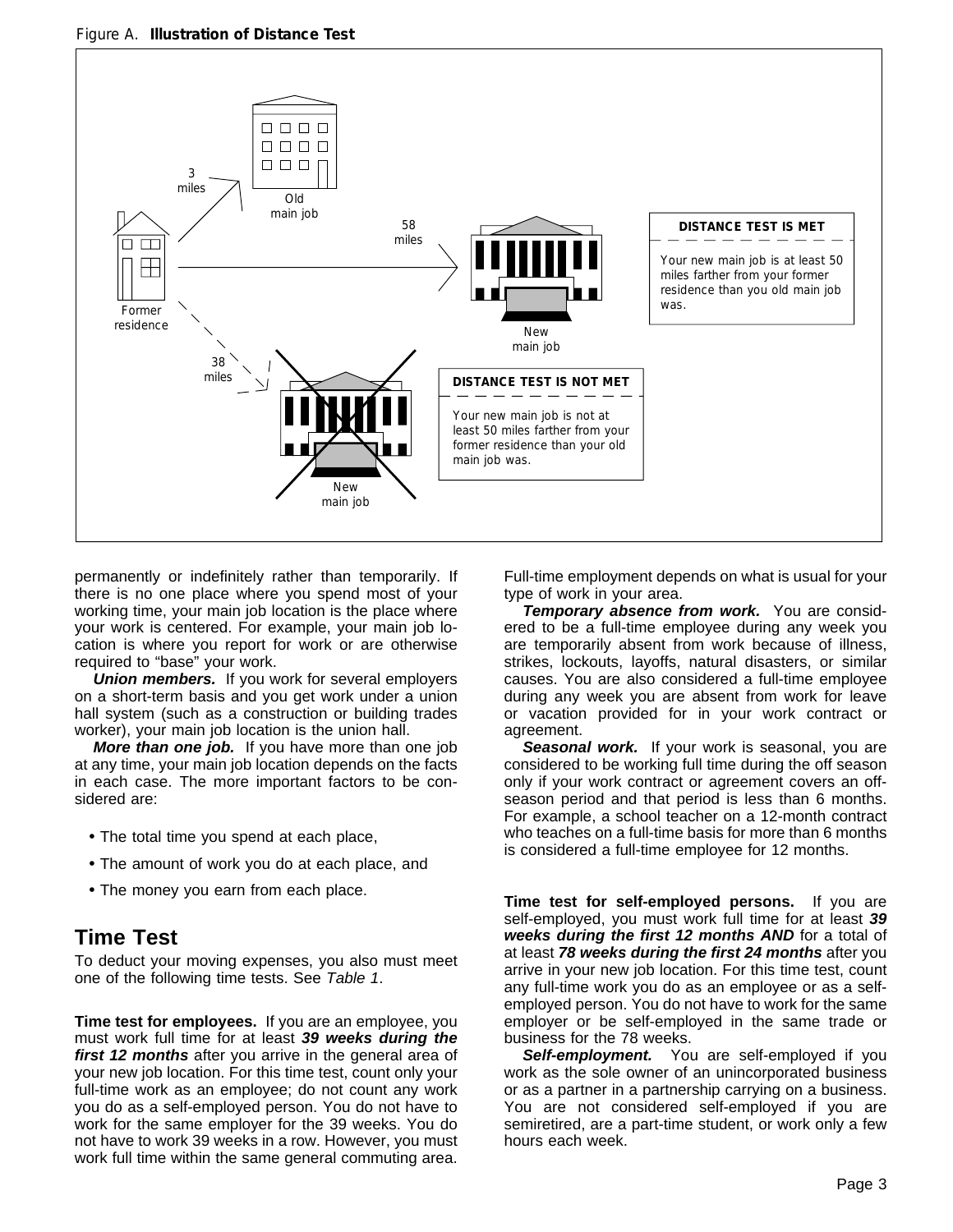| IF you are                                                                                            | THEN you satisfy the<br>time test by meeting                                                                                       |
|-------------------------------------------------------------------------------------------------------|------------------------------------------------------------------------------------------------------------------------------------|
| An employee and become<br>self-employed before<br>satisfying the 39-week<br>test for employees        | The 78-week test for<br>self-employed persons.                                                                                     |
| Self-employed and<br>become an employee<br>before satisfying the<br>78-week test for<br>self-employed | The 39-week test for<br>employees, or using the<br>time spent as a full-time<br>employee to satisfy the<br>78-week test.           |
| Both self-employed and<br>an employee at the same<br>time                                             | The 78-week test for a<br>self-employed person or<br>the 39-week test for an<br>employee based on your<br>principle place of work. |

#### Table 1. **Satisfying the Time Test for Employees and Self-employed Persons**

**Full-time work.** Whether you work full time during any week depends on what is usual for your type of work in your area. For example, you are a selfemployed dentist and maintain office hours 4 days a week. You are considered to perform services full time if maintaining office hours 4 days a week is usual for other self-employed dentists in the area.

**Temporary absence from work.** You are considered to be self-employed on a full-time basis during any week you are temporarily absent from work because of illness, strikes, natural disasters, or similar causes.

**Seasonal trade or business.** If your trade or business is seasonal, the off-season weeks when no work is required or available may be counted as weeks of performing services full time. The off season must be less than 6 months and you must work full time before and after the off season.

For example, you own and operate a motel at a beach resort. You are considered self-employed on a full-time basis during the weeks of the off season if the motel is closed for less than 6 months and you work as a full-time operator of the motel before and after the off season.

**TIP Joint return.** If you are married and file a joint return and both you and your spouse work full I time, either of you can satisfy the full-time work test. However, you cannot combine the weeks your spouse worked with the weeks you worked to satisfy that test.

**Time test not yet met.** You can deduct your moving expenses on your 1999 tax return even if you have not yet met the time test by the date your 1999 return is due. You can do this if you expect to meet the 39-week test in 2000, or the 78-week test in 2000 or 2001. If you deduct moving expenses but do not meet the time test by 2000 or 2001, you must either:

- 1) Report your moving expense deduction as other income on your Form 1040 for the year you cannot meet the test, or
- 2) Amend your 1999 return.

Use Form 1040X, Amended U.S. Individual Income Tax Return, to amend your return.

If you do not deduct your moving expenses on your 1999 return, and you later meet the time test, you can file an amended return for 1999 to take the deduction.

**Example.** You arrive in the general area of your new job on September 15, 1999. You deduct your moving expenses on your 1999 return, the year of the move, even though you have not yet met the time test by the date your return is due. If you do not meet the 39-week test by September 15, 2000, you must either:

- 1) Report as income on your 2000 return the amount you deducted as moving expenses on your 1999 return, or
- 2) Amend your 1999 return.

**Exceptions to the time test.** You do not have to meet the time test if one of the following applies.

- 1) You are in the Armed Forces and you moved because of a permanent change of station. See Members of the Armed Forces, later.
- 2) You moved to the United States because you retired. See Retirees or Survivors Who Move to the United States, later.
- 3) You are the survivor of a person whose main job location at the time of death was outside the United States. See Retirees or Survivors Who Move to the United States, later.
- 4) Your job at the new location ends because of death or disability.
- 5) You are transferred for your employer's benefit or laid off for a reason other than willful misconduct. For this exception, you must have obtained full-time employment, and you must have expected to meet the test at the time you started the job.

### **Members of the Armed Forces**

If you are a member of the Armed Forces on active duty and you move because of a permanent change of station, you do not have to meet the **distance and time tests,** discussed earlier. You can deduct your unreimbursed allowable moving expenses.

A permanent change of station includes:

- 1) A move from your home to the first post of active duty,
- 2) A move from one permanent post of duty to another, and
- 3) A move from your last post of duty to your home or to a nearer point in the United States. The move must occur within one year of ending your active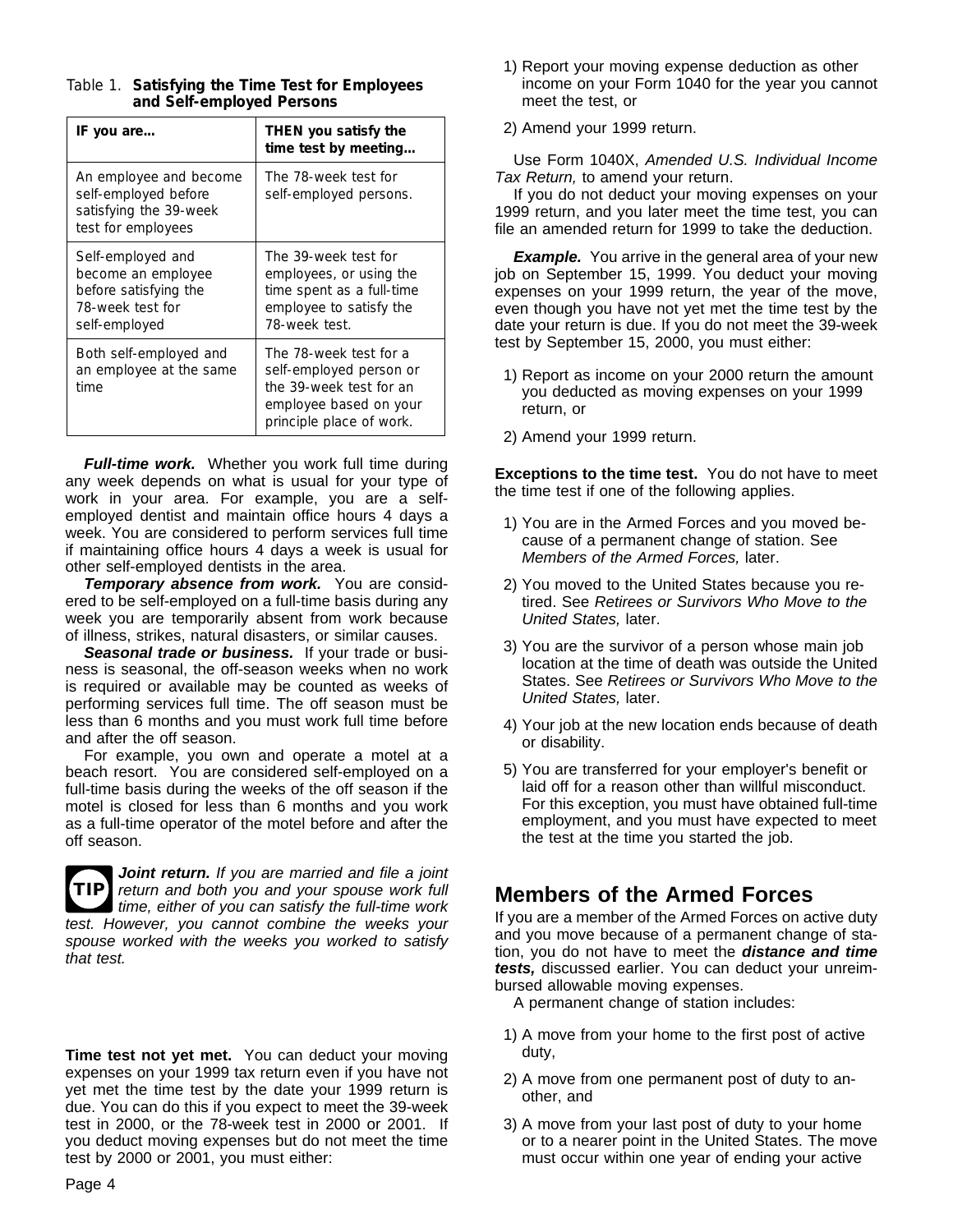

<sup>1</sup> Military persons should see *Members of the Armed Forces* for special rules that apply to them.

<sup>2</sup> Your move must be closely related to the start of work at your new job location. See *Related to Start of Work.*

<sup>3</sup> If you deduct expenses and do not meet this test later, you must either file an amended tax return or report your moving expense deduction as other income. See *Time test not yet met.*

<sup>4</sup> If you became self-employed during the first twelve months, answer YES if your combined time as a full-time employee and self-employed person equals or will equal at least 78 weeks in the first 24 months (including 39 weeks in the first 12 months) after you arrived in the new area.

duty or within the period allowed under the Joint Travel Regulations.

**Spouse and dependents.** If a member of the Armed Forces deserts, is imprisoned, or dies, a permanent change of station for the spouse or dependent includes a move to:

- The place of enlistment,
- The member's, spouse's, or dependent's home of record, or
- A nearer point in the United States.

If the military moves you and your spouse and dependents to or from separate locations, the moves are treated as a single move to your new main job location.

**Services or reimbursements provided by government.** Do not include in income the value of moving and storage services provided by the government because of a permanent change of station. In general, if the total reimbursements or allowances you receive

from the government because of the move are more than your actual moving expenses, the government should include the excess in your wages on Form W–2. However, the excess portion of a dislocation allowance, a temporary lodging allowance, a temporary lodging expense, or a move-in housing allowance is not included in income.

If your reimbursements or allowances are less than your actual moving expenses, do not include the reimbursements or allowances in income. You can deduct the expenses that exceed your reimbursements. See Deductible Moving Expenses, later.

**How to complete Form 3903 for members of the Armed Forces.** Take the following steps.

- 1) Complete lines 1 and 2, using your actual expenses. **Do not** include any expenses for moving services provided by the government. Also do not include any expenses which were reimbursed by an allowance excluded from income.
- 2) Enter on line 4 the total reimbursements and allowances you received from the government for the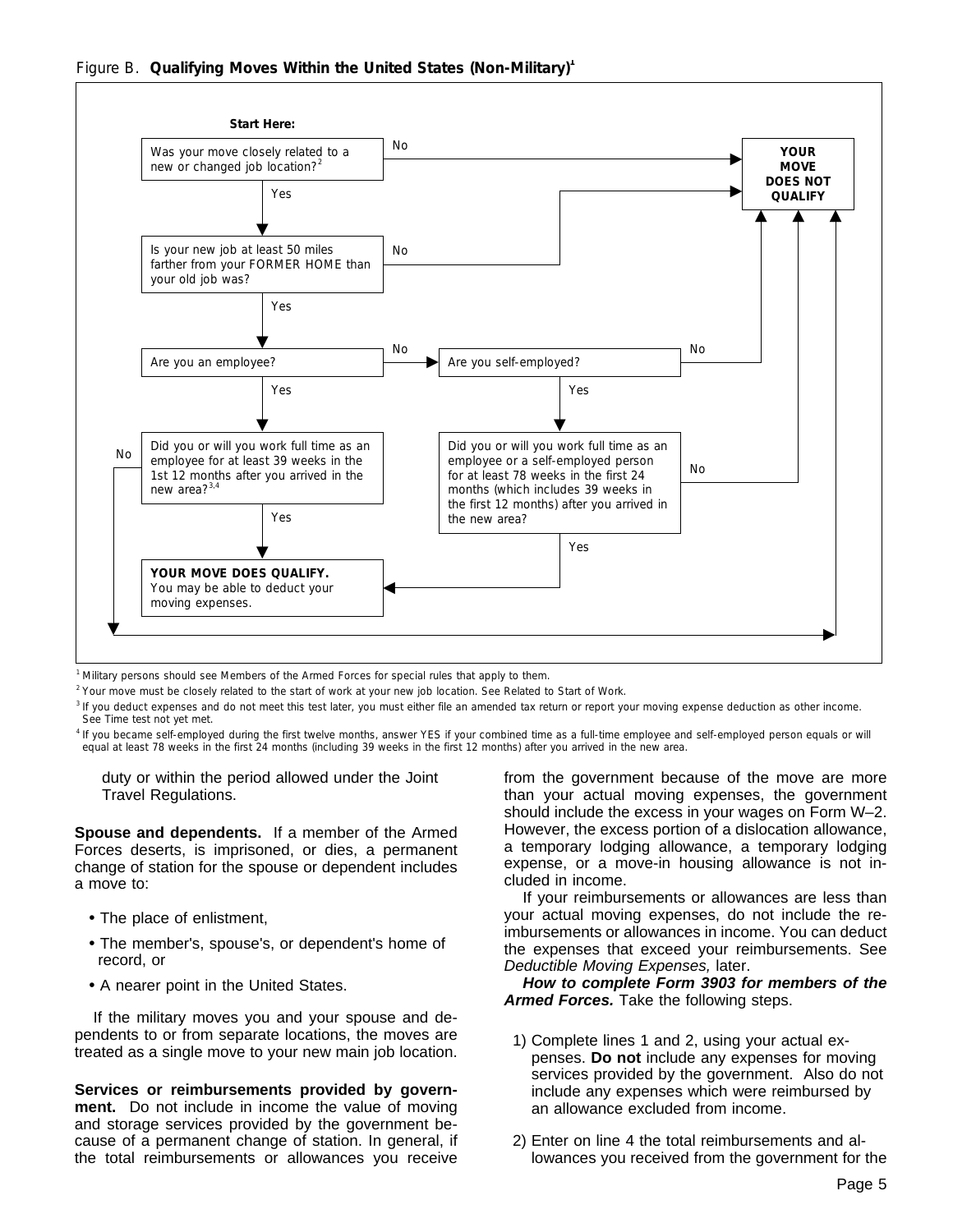expenses claimed on lines 1 and 2. **Do not** include the value of moving services provided by the government. Also do not include any part of a dislocation allowance, a temporary lodging allowance, a temporary lodging expense, or a move-in housing allowance.

3) Complete line 5. If line 3 is more than line 4, subtract line 4 from line 3 and enter the result on line 5 and on Form 1040, line 26. This is your moving expense deduction. If line 3 is equal to or less than line 4, enter zero on line 5 (you do not have a moving expense deduction). Subtract line 3 from line 4 and, if the result is more than zero, enter it on Form 1040, line 7.

If the military moves you and your spouse and dependents to or from different locations, treat these moves as a single move.



**!** Do not deduct any expenses for moving services provided by the government.

### **Retirees or Survivors Who Move to the United States**

You can deduct your allowable moving expenses if you move to the United States or to a possession of the United States. You do not have to meet the **time test,** discussed earlier, but you must meet the requirements discussed below.

**Retirees.** You can deduct moving expenses for a move to a new home in the United States when you permanently retire. However, both your former main job location and your former home must have been outside the United States.

**Permanently retired.** You are considered permanently retired when you cease gainful full-time employment or self-employment. If at the time you retire, you intend your retirement to be permanent, you will be considered retired though you later return to work. Your intention to retire permanently will be determined by:

- 1) Your age and health,
- 2) The customary retirement age for people who do similar work,
- 3) Whether you receive retirement payments from a pension or retirement fund, and
- 4) The length of time before you return to full-time work.

**Survivors.** You can deduct moving expenses for a move to a home in the United States if you are the spouse or the dependent of a person whose main job location at the time of death was outside the United States. The move must begin within 6 months after the decedent's death. It must be from the decedent's former home outside the United States. That home must also have been your home.

**When a move begins.** A move begins when one of the following events occurs.

- 1) You contract for your household goods and personal effects to be moved to your home in the United States, but only if the move is completed within a reasonable time.
- 2) Your household goods and personal effects are packed and on the way to your home in the United **States**
- 3) You leave your former home to travel to your new home in the United States.

# **Deductible Moving Expenses**

If you meet the requirements discussed earlier, you can deduct the reasonable expenses of:

- 1) Moving your household goods and personal effects (including in-transit or foreign-move storage expenses), and
- 2) Traveling (including lodging but not meals) to your new home.

However, you cannot deduct any expenses for meals.

**Reasonable expenses.** You can deduct only those expenses that are reasonable for the circumstances of your move. For example, the cost of traveling from your former home to your new one should be by the shortest, most direct route available by conventional transportation. If during your trip to your new home, you make side trips for sight-seeing, the additional expenses for your side trips are not deductible as moving expenses.

**Travel by car.** If you use your car to take yourself, members of your household, or your personal effects to your new home, you can figure your expenses by deducting either:

- 1) Your **actual expenses,** such as gas and oil for your car, if you keep an accurate record of each expense, or
- 2) **10 cents a mile.**

You can deduct parking fees and tolls you pay in moving. You cannot deduct any part of general repairs, general maintenance, insurance, or depreciation for your car.

**Member of your household.** You can deduct moving expenses you pay for yourself and members of your household. A member of your household is anyone who has both your former and new home as his or her home. It does not include a tenant or employee, unless you can claim that person as a dependent.

**Location of move.** There are different rules for moving within or to the United States than for moving outside the United States. These rules are discussed separately, next.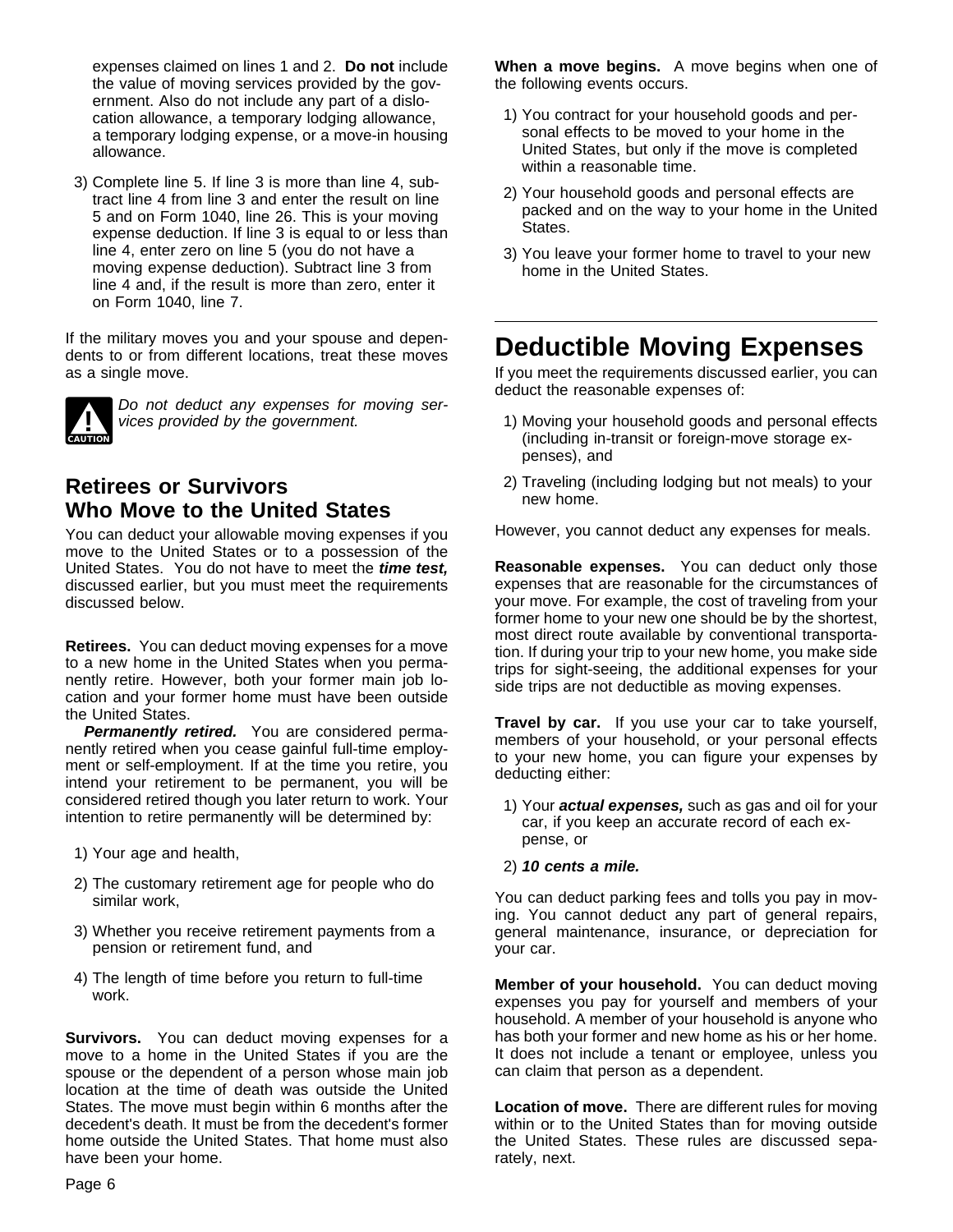### **Moves Within or to the United States**

If you meet the requirements under Who Can Deduct Moving Expenses, earlier, you can deduct allowable expenses for a move to the area of a new main job location within the United States or its possessions. Your move may be from one United States location to another or from a foreign country to the United States.

**Form 3903.** Use Form 3903 to deduct your moving expenses. An example of a filled-in Form 3903 is shown later. A separate Form 3903 must be completed for each move.

**Household goods and personal effects.** You can deduct the cost of packing, crating, and transporting your household goods and personal effects and those of the members of your household from your former home to your new home. If you use your own car to move your things, see Travel by car, earlier. You can include the cost of storing and insuring household goods and personal effects within **any period of 30 consecutive days** after the day your things are moved from your former home and before they are delivered to your new home.

You can deduct any costs of connecting or disconnecting utilities required because you are moving your household goods, appliances, or personal effects.

You can deduct the cost of shipping your car and your household pets to your new home.

You can deduct the cost of moving your household goods and personal effects from a place other than your former home. Your deduction is limited to the amount it would have cost to move them from your former home.

**Example.** Paul Brown is a resident of North Carolina and has been working there for the last 4 years. Because of the small size of his apartment, he stored some of his furniture in Georgia with his parents. Paul got a job in Washington, DC. It cost him \$300 to move his furniture from North Carolina to Washington and \$1,100 to move his furniture from Georgia to Washington. If Paul shipped his furniture in Georgia from North Carolina (his former home), it would have cost \$600. He can deduct only \$600 of the \$1,100 he paid. He can deduct \$900 (\$300 + \$600).



You cannot deduct the cost of moving furniture<br>you buy on the way to your new home.

**Travel expenses.** You can deduct the cost of transportation and lodging for yourself and members of your household while traveling from your former home to your new home. This includes expenses for the day you arrive. You can include any lodging expenses you had in the area of your former home within one day after you could not live in your former home because your furniture had been moved. You can deduct expenses for only one trip to your new home for yourself and members of your household. However, all of you do not have to travel together. If you use your own car, see Travel by car, earlier.

### **Moves Outside the United States**

To deduct allowable expenses for a move outside the United States, you must be a United States citizen or resident alien who moves to the area of a new place of work outside the United States or its possessions. You must meet the requirements under Who Can Deduct Moving Expenses, earlier.

**Form 3903.** Use Form 3903 if you moved outside the United States or its possessions. A filled-in Form 3903 is shown later. A separate Form 3903 must be completed for each move.

For an explanation of expenses that you can deduct, see the discussion Moves Within or to the United States, earlier. The following discussion gives additional information on expenses that you can deduct on Form 3903.

**Storage expenses.** You can deduct the reasonable expenses of moving your personal effects to and from storage. You can also deduct the reasonable expenses of storing your personal effects for all or part of the time the new job location remains your main job location. The new job location must be outside the United States.

You do not have to complete Form 3903 if all of the following apply.

- 1) You moved in an earlier year.
- 2) You are claiming only storage fees while you are away from the United States.
- 3) Any amount your employer paid for the storage fees is included as wages in box 1 of your Form W–2.

Instead, enter the storage fees (after the reduction for the part that is allocable to excluded income) on line 26, Form 1040, and write "Storage" next to the amount.

**Moving expenses allocable to excluded foreign income.** If you live and work outside the United States, you may be able to exclude from income part of the income you earn in the foreign country. You may also be able to claim a foreign housing exclusion or deduction. If you claim the foreign earned income or foreign housing exclusions, you cannot deduct the part of your allowable moving expenses that relates to the excluded income.

**TIP** Publication 54, Tax Guide for U.S. Citizens and Resident Aliens Abroad, discusses the foreign earned income exclusion, the foreign housing exclusion, and the foreign housing deduction. It also explains how to figure the part of your moving expenses that relates to excluded income. You can get the publication from most United States Embassies and consulates, or by writing to the IRS Forms Distribution Center for your area as shown in your income tax package.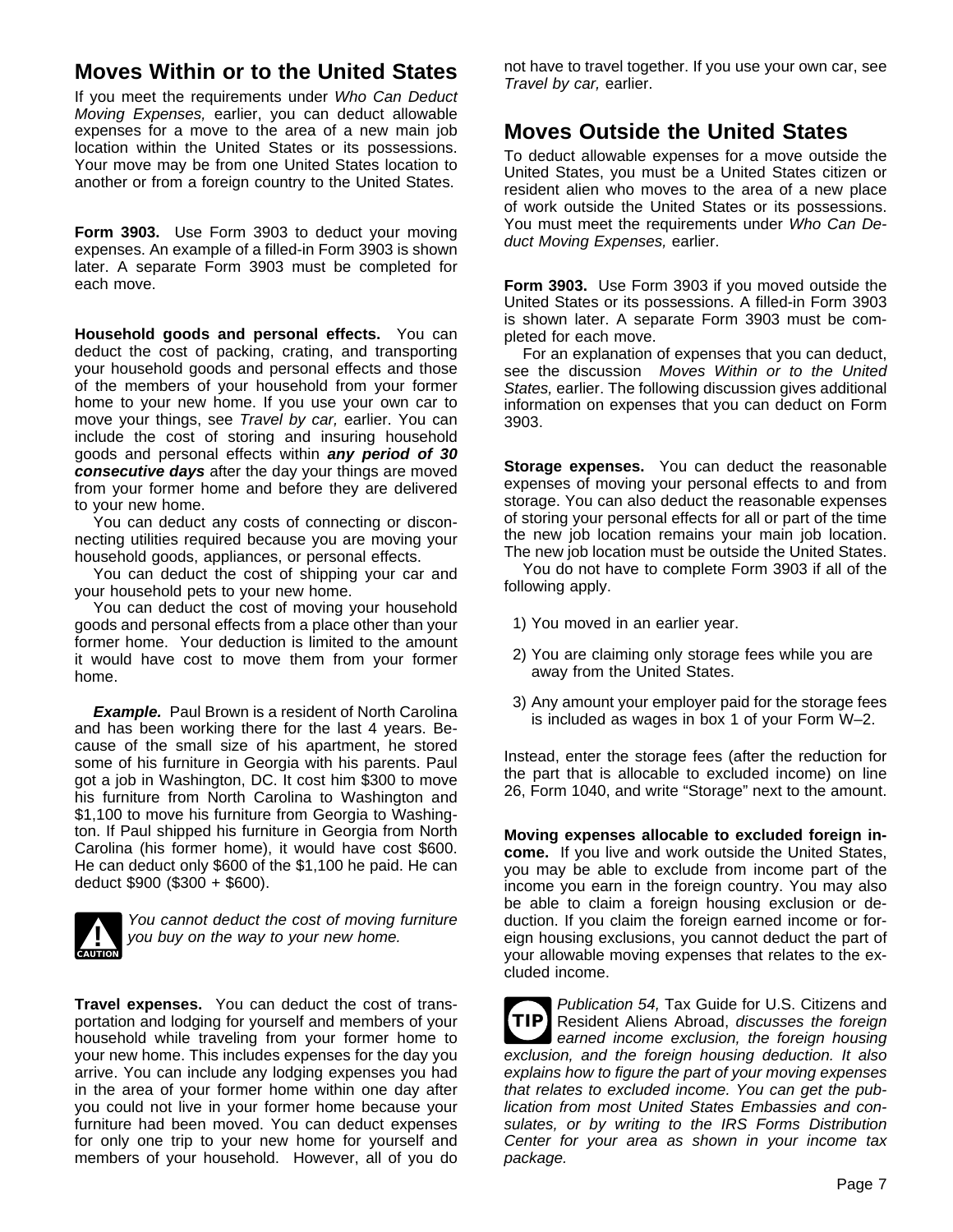# **Nondeductible Expenses**

You cannot deduct the following items as moving expenses.

- Any part of the purchase price of your new home.
- Car tags.
- Driver's license.
- Expenses of buying or selling a home.
- Expenses of getting or breaking a lease.
- Home improvements to help sell your home.
- Loss on the sale of your home.
- Losses from disposing of memberships in clubs.
- Meal expenses.
- Mortgage penalties.
- Pre-move househunting expenses.
- Real estate taxes.
- Refitting of carpets and draperies.
- Security deposits (including any given up due to the move).
- Storage charges except those incurred in-transit and for foreign moves.
- Temporary living expenses.

**Temporary employment.** You cannot take a moving expense deduction and a business expense deduction for the same expenses. You must decide if your expenses are deductible as moving expenses or as business expenses. For example, expenses you have for travel, meals, and lodging while temporarily working at a place away from your regular place of work may be deductible as business expenses if you are considered away from home on business. Generally, your work at a single location is considered temporary if it is realistically expected to last (and does in fact last) for one year or less.

**TIP**

See Publication 463, Travel, Entertainment, Gift, and Car Expenses, for information on deducting your expenses.

# **Tax Withholding and Estimated Tax**

Your employer must withhold income tax, social security tax, and Medicare tax from reimbursements and allowances paid to you that are included in your income. See Reimbursements included in income, later.

**Reimbursements excluded from income.** Your employer should not include in your wages reimbursements paid under an accountable plan (explained later) for moving expenses that you:

- 1) Could deduct if you had paid or incurred them, and
- 2) Did not deduct in an earlier year.

These reimbursements are fringe benefits excludable from your income as qualified moving expense reimbursements. Your employer should report these reimbursements in box 13 of Form W–2.



for these reimbursed expenses (see<br> **EAUTION** imbursements under How To Report, later). You **cannot** claim a moving expense deduction for these reimbursed expenses (see Re-

**Expenses deducted in earlier year.** If you receive reimbursement this year for moving expenses deducted in an earlier year, and the reimbursement is not included as wages in box 1 of your Form W–2, you must include the reimbursement on line 21 of your Form 1040. Your employer should show the amount of your reimbursement in box 13 of your Form W–2.

**Reimbursements included in income.** Your employer must include in your income any reimbursements made (or treated as made) under a nonaccountable plan, even if they are for deductible moving expenses. See Reimbursements under How To Report, later. Your employer must also include in your gross income as wages any reimbursements of, or payments for, nondeductible moving expenses. This includes amounts your employer reimbursed you under an accountable plan (explained later) for meals, househunting trips, and real estate expenses. It also includes reimbursements that exceed your deductible expenses and that you do not return to your employer.

**Reimbursement for deductible and nondeductible expenses.** If your employer reimburses you for both deductible and nondeductible moving expenses, your employer must determine the amount of the reimbursement that is not taxable and not subject to withholding. Your employer must treat any remaining amount as taxable wages and withhold income tax, social security tax, and Medicare tax.

**Amount of income tax withheld.** If the reimbursements or allowances you receive are taxable, the amount of income tax your employer will withhold depends on several factors. It depends in part on whether or not income tax is withheld from your regular wages, on whether or not the reimbursements and allowances are combined with your regular wages, and on any information you have given to your employer on Form W–4, Employee's Withholding Allowance Certificate.

**Estimated tax.** If you must make estimated tax payments, you need to take into account any taxable reimbursements and deductible moving expenses in figuring your estimated tax. For details about estimated tax, see Publication 505, Tax Withholding and Estimated Tax.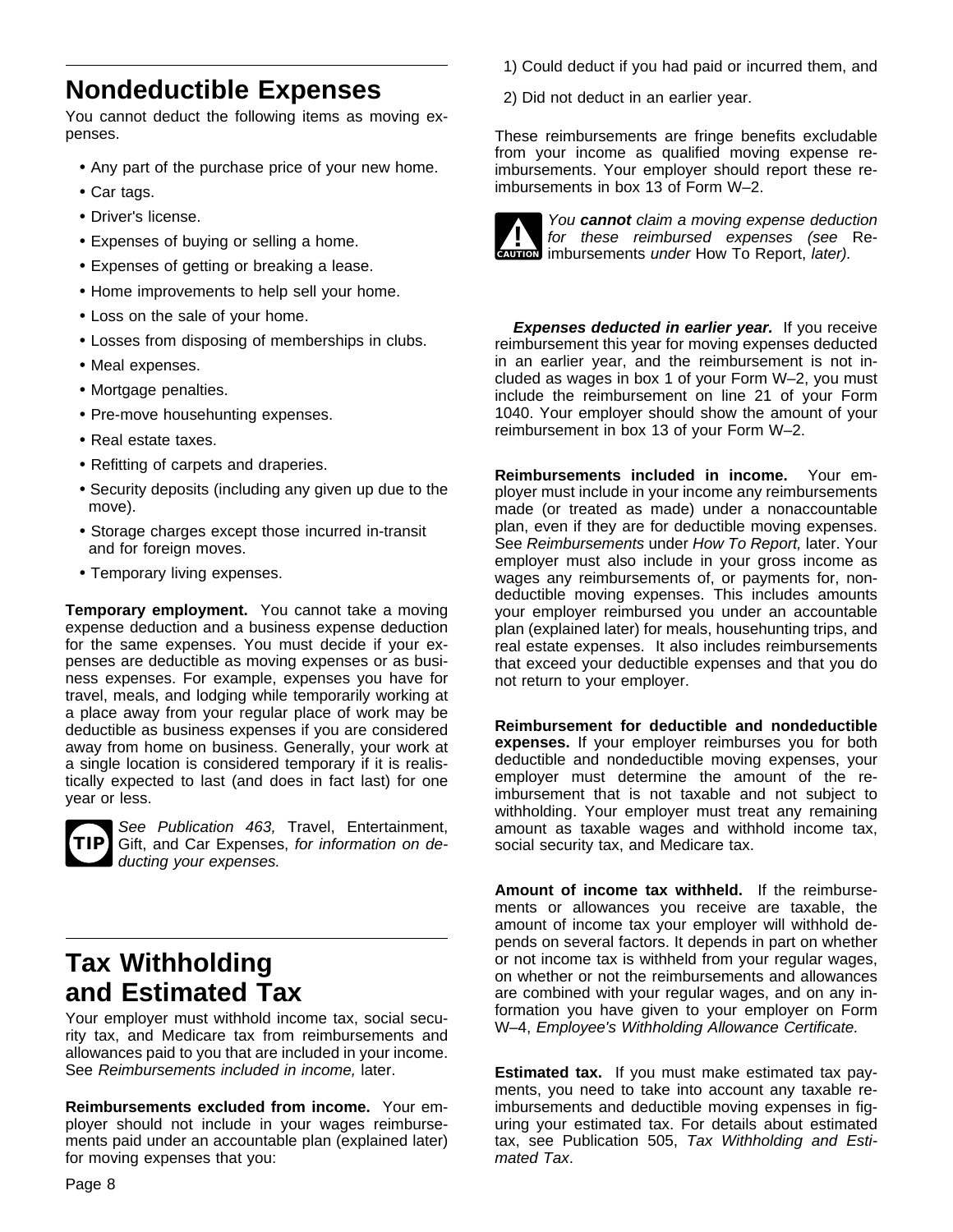# **How To Report**

The following discussions explain how to report your moving expenses and any reimbursements or allowances you received for your move.



Use **Form 3903** to report your moving expenses. Use a separate Form 3903 for each qualified move.

**Where to deduct.** Deduct your moving expenses on line 26 of Form 1040. The amount of moving expenses you can deduct is shown on line 5 of Form 3903.



**!** You cannot deduct moving expenses on Form 1040EZ or Form 1040A.

### **Reimbursements**

This section explains what to do when you receive a reimbursement (including advances and allowances) for any of your moving expenses discussed in this publication.

If you received a reimbursement for your allowable moving expenses, how you report this amount and your expenses depends on whether the reimbursement was paid to you under an accountable plan or a nonaccountable plan. These plans are discussed later. For a quick overview of how to report the reimbursement, see Table 2.

Your employer should tell you what method of reimbursement is used and what records they require.

**Employers.** If you are an employer and you reimburse employee moving expenses, how you treat this reimbursement on your employee's Form W–2 depends in part on whether you have an accountable plan. Reimbursements treated as paid under an accountable plan are reported in box 13 with code **P.** For more information, see Publication 535, Business Expenses.

Reimbursements treated as paid under nonaccountable plans, as explained later, are reported as pay. See Publication 15, Circular E, Employer's Tax Guide, for information on employee pay.

**Accountable plans.** To be an accountable plan, your employer's reimbursement arrangement must require you to meet all three of the following rules.

- 1) Your expenses must be of the type for which a deduction would be allowed had you paid them yourself. The reasonable expenses of moving your possessions from your former home to your new home, and traveling from your former home to your new home are two examples.
- 2) You must adequately account to your employer for these expenses within a reasonable period of time.
- 3) You must return any excess reimbursement or allowance within a reasonable period of time.

An **excess reimbursement** includes any amount you are paid or allowed that is more than the moving expenses that you adequately accounted for to your employer. See Returning excess reimbursements, later, for information on how to handle these excess amounts.

**Adequate accounting.** You adequately account by giving your employer documentary evidence of your moving expenses, along with a statement of expense, an account book, a diary, or a similar record in which you entered each expense at or near the time you had it. Documentary evidence includes receipts, canceled checks, and bills.

**Returning excess reimbursements.** You must be required to return any excess reimbursement for your moving expenses to the person paying the reimbursement. Excess reimbursement includes any amount for which you did not adequately account within a reasonable period of time. For example, if you received an advance and you did not spend all the money on deductible moving expenses, or you do not have proof of all your expenses, you have an excess reimbursement.

**Reasonable period of time.** What constitutes a "reasonable period of time" depends on the facts and circumstances of your situation. However, regardless of the facts and circumstances of your situation, actions that take place within the time specified in the following list will be treated as taking place within a reasonable period of time.

- 1) You receive an advance within 30 days of the time you have an expense.
- 2) You adequately account for your expenses within 60 days after they were paid or incurred.
- 3) You return any excess reimbursement within 120 days after the expense was paid or incurred.
- 4) You are given a periodic statement (at least quarterly) that asks you to either return or adequately account for outstanding advances **and** you comply within 120 days of the statement.

**Employee meets accountable plan rules.** If for all reimbursements you meet the three rules for an accountable plan, your employer should not include any reimbursements of allowable expenses in your income in box 1 of your Form W–2. Instead, your employer should include the reimbursements in box 13 of your Form W–2.

**Example.** You lived in Boston and accepted a job in Atlanta. Under an accountable plan, your employer reimbursed you for your actual traveling expenses from Boston to Atlanta and the cost of moving your furniture to Atlanta.

Your employer will include the reimbursement in box 13 of your Form W–2. If your allowable expenses are more than your reimbursement, show all of your expenses on lines 1 and 2 of Form 3903. Include the reimbursement on line 4 of Form 3903.

**Employee does not meet accountable plan rules.** You may be reimbursed by your employer, but for part of your expenses you may not meet all three rules.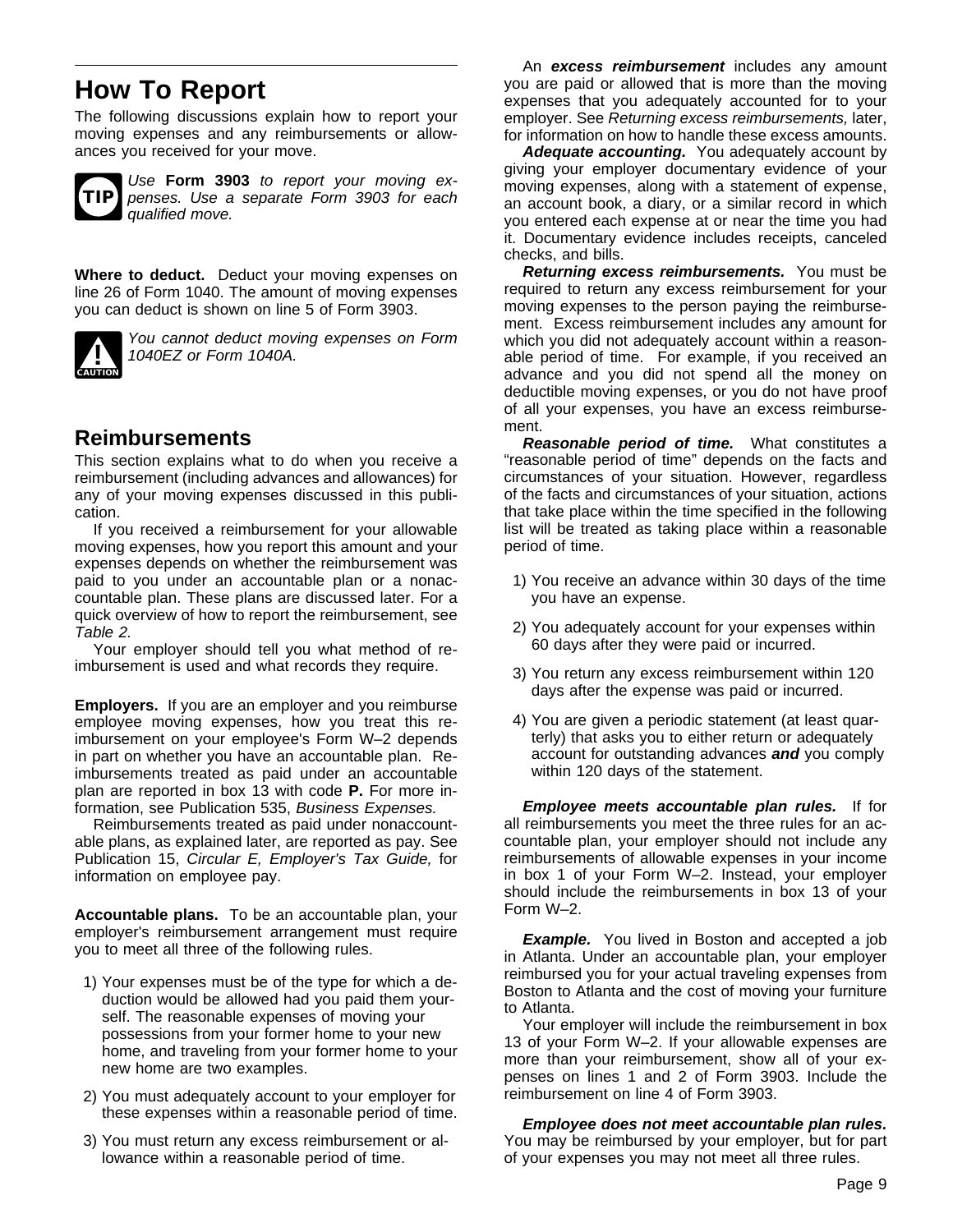### Table 2. **Reporting Employee Moving Expenses and Reimbursements**

| <b>Type of Reimbursement</b><br>Arrangement                                                                                                                                                      | <b>Employer Reports on Form W-2</b>                                                                                                                                    | <b>Employee Shows on Form 3903</b>                                                                                                                                                                                        |
|--------------------------------------------------------------------------------------------------------------------------------------------------------------------------------------------------|------------------------------------------------------------------------------------------------------------------------------------------------------------------------|---------------------------------------------------------------------------------------------------------------------------------------------------------------------------------------------------------------------------|
| <b>IF</b> Accountable                                                                                                                                                                            |                                                                                                                                                                        |                                                                                                                                                                                                                           |
| Actual allowable expense<br>reimbursement<br>Adequate accounting and excess<br>returned                                                                                                          | Reimbursement reported only in<br>box 13. It is not reported in box 1.                                                                                                 | All allowable expenses and<br>reimbursements if excess expenses<br>are claimed. $1$<br>Otherwise, form is not filed.                                                                                                      |
| Actual allowable expense<br>reimbursement<br>Adequate accounting and return of<br>excess both required but excess<br>not returned                                                                | Excess reported as wages in box<br>1. Amount adequately accounted<br>for is reported only in box 13. It is<br>not reported in box 1.                                   | All allowable expenses (and<br>reimbursements reported on Form<br>W-2, box 13) if expenses in excess<br>of the reimbursement reported in<br>box 13 of Form W-2 are claimed. <sup>1</sup><br>Otherwise, form is not filed. |
| Actual allowable expense<br>reimbursement with mileage<br>allowance (up to standard mileage<br>rate)<br>Adequate accounting and excess<br>returned                                               | Reimbursement reported only in<br>box 13. It is not reported in box 1.                                                                                                 | All allowable expenses and<br>reimbursements if excess expenses<br>are claimed. $1$<br>Otherwise, form is not filed.                                                                                                      |
| Actual allowable expense<br>reimbursement with mileage<br>allowance (exceeds standard<br>mileage rate)<br>Adequate accounting up to the<br>standard mileage rate only and<br>excess not returned | Excess reported as wages in box<br>1. Amount up to the standard<br>mileage rate and other<br>reimbursement is reported only in<br>box 13. It is not reported in box 1. | All allowable expenses (and<br>reimbursements reported on Form<br>W-2, box 13) if expenses in excess<br>of the reimbursement reported in<br>box 13 of Form W-2 are claimed. <sup>1</sup><br>Otherwise, form is not filed. |
| <b>IF</b> Nonaccountable                                                                                                                                                                         |                                                                                                                                                                        |                                                                                                                                                                                                                           |
| Either adequate accounting or<br>return of excess, or both not<br>required by plan                                                                                                               | Entire amount is reported as wages<br>in box 1.                                                                                                                        | All allowable expenses <sup>1</sup>                                                                                                                                                                                       |
| No reimbursement<br>エヨ                                                                                                                                                                           | Normal reporting of wages, etc.                                                                                                                                        | All allowable expenses                                                                                                                                                                                                    |

 $1$  Any allowable moving expense is carried to line 26 of Form 1040 and deducted as an adjustment to gross income.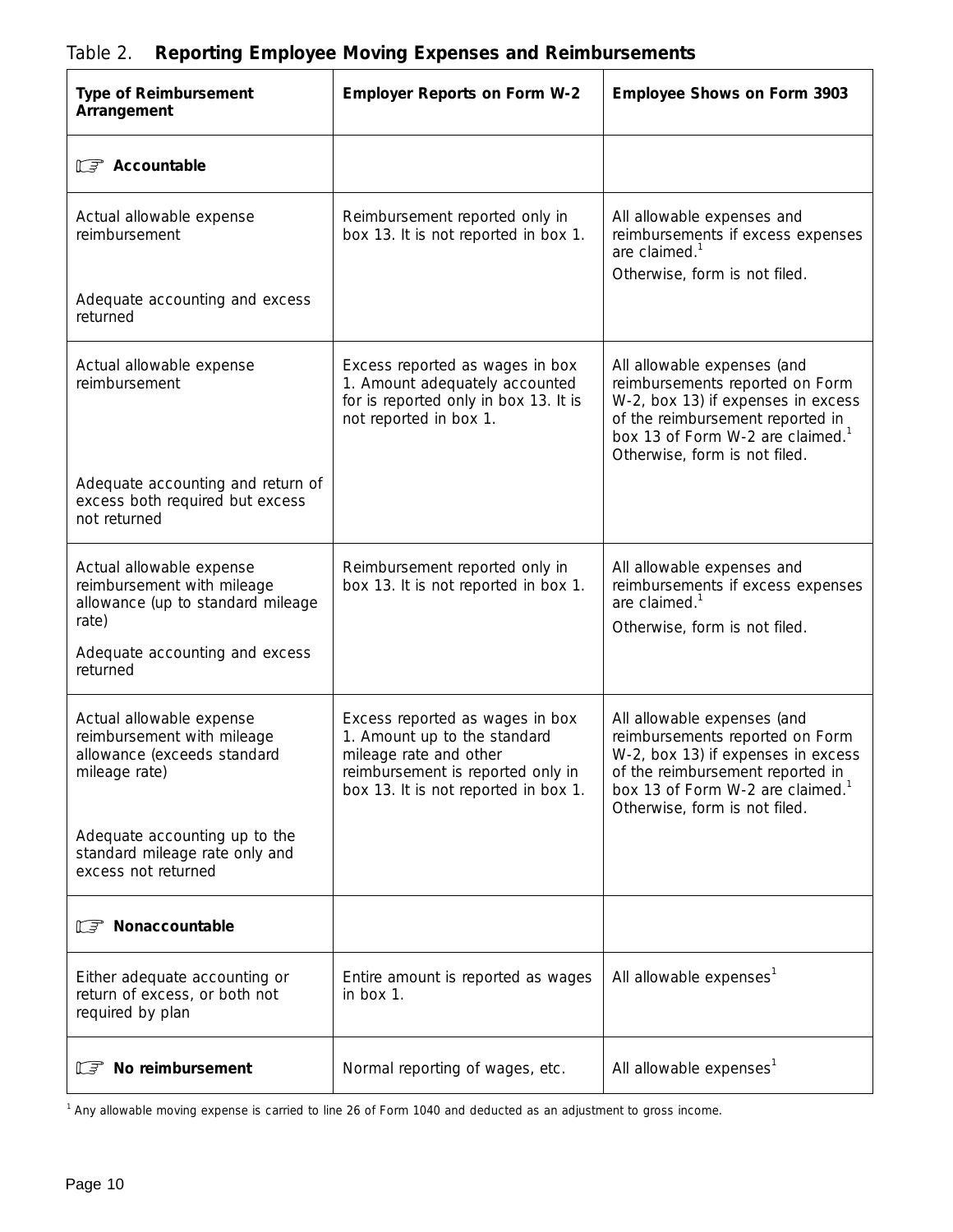If your deductible expenses are reimbursed under an otherwise accountable plan but you do not return, within a reasonable period, any reimbursement of expenses for which you did not adequately account, then only the amount for which you did adequately account is considered as paid under an accountable plan. The remaining expenses are treated as having been reimbursed under a nonaccountable plan (discussed later).

**Reimbursement of nondeductible expenses.** You may be reimbursed by your employer for moving expenses, some of which are deductible expenses and some of which are not deductible. The reimbursements received for the nondeductible expenses are treated as paid under a nonaccountable plan.

**Nonaccountable plans.** A nonaccountable plan is a reimbursement arrangement that does not meet the three rules listed earlier under Accountable plans.

In addition, the following payments will be treated as paid under a nonaccountable plan:

- 1) Excess reimbursements you fail to return to your employer, and
- 2) Reimbursements of nondeductible expenses. See Reimbursement of nondeductible expenses, earlier.

If an arrangement pays for your moving expenses by reducing your wages, salary, or other pay, the amount of the reduction will be treated as a payment made under a nonaccountable plan. This is because you are entitled to receive the full amount of your pay regardless of whether you had any moving expenses.

If you are not sure if the moving expense reimbursement arrangement is an accountable or nonaccountable plan, ask your employer.

Your employer will combine the amount of any reimbursement paid to you under a nonaccountable plan with your wages, salary, or other pay. Your employer will report the total in box 1 of your Form W–2.

**Example.** To get you to work in another city, your new employer reimburses you under an accountable plan for the \$7,500 loss on the sale of your home. Since this is a reimbursement of a nondeductible expense, it is treated as paid under a nonaccountable plan and must be included as pay on your Form W–2.

**Completing Form 3903.** Complete the Distance Test Worksheet in the instructions for Form 3903 to see whether you meet the distance test. If so, complete lines 1–3 using your actual expenses (except, if you use your own car, you can figure expenses based on a mileage rate of 10 cents a mile, instead of on actual amounts for gas and oil). Enter on line 4 the total amount of your moving expense reimbursement that was excluded from your wages. This excluded amount should be identified with code **P** in box 13 of Form W–2.

If line 3 is more than line 4, subtract line 4 from line 3 and enter the result on line 5 and on Form 1040, line 26. This is your moving expense deduction. If line 3 is equal to or less than line 4, enter zero on line 5 (you have no moving expense deduction). Subtract line 3 from line 4 and, if the result is more than zero, include it on Form 1040, line 7.

**Uniform Relocation Assistance and Real Property Acquisition Policies Act of 1970.** Do not include in income any moving expense payment you received under the Uniform Relocation Assistance and Real Property Acquisition Policies Act of 1970. These payments are made to persons displaced from their homes, businesses, or farms by federal projects.

### **When To Deduct Expenses**

If you were not reimbursed, deduct your allowable moving expenses either in the year you had them or in the year you paid them.

**Example.** In December 1999, your employer transferred you to another city in the United States, where you still work. You are single and were not reimbursed for your moving expenses. In 1999 you paid for moving your furniture. You deducted these expenses in 1999. In January 2000, you paid for travel to the new city. You can deduct these additional expenses in 2000.

**Reimbursed expenses.** If you are reimbursed for your expenses, you may be able to deduct your allowable expenses either in the year you had them or paid them. If you use the cash method of accounting, you can choose to deduct the expenses in the year you are reimbursed even though you paid the expenses in a different year. See Choosing when to deduct, later.

If you are reimbursed for your expenses in a year after you paid the expenses, you may want to delay taking the deduction until the year you receive the reimbursement. If you do not choose to delay your deduction until the year you are reimbursed, you must include the reimbursement in your income, even if you are reimbursed under an accountable plan. See Reimbursements excluded from income and its discussion, Expenses deducted in earlier year, under Tax Withholding and Estimated Tax, earlier.

**Choosing when to deduct.** If you use the cash method of accounting, which is used by most individuals, you can choose to deduct moving expenses in the year your employer reimburses you if:

- 1) You paid the expenses in a year before the year of reimbursement, or
- 2) You paid the expenses in the year immediately after the year of reimbursement but by the due date, including extensions, for filing your return for the reimbursement year.

**How to make the choice.** You can choose to deduct moving expenses in the year you received reimbursement by taking the deduction on your return, or amended return, for that year.

**CAUTION** excluded from your income. Reimbursements **!** You cannot deduct any moving expenses for which you received a reimbursement that was excluded from, or included in, income are discussed under Tax Withholding and Estimated Tax, earlier.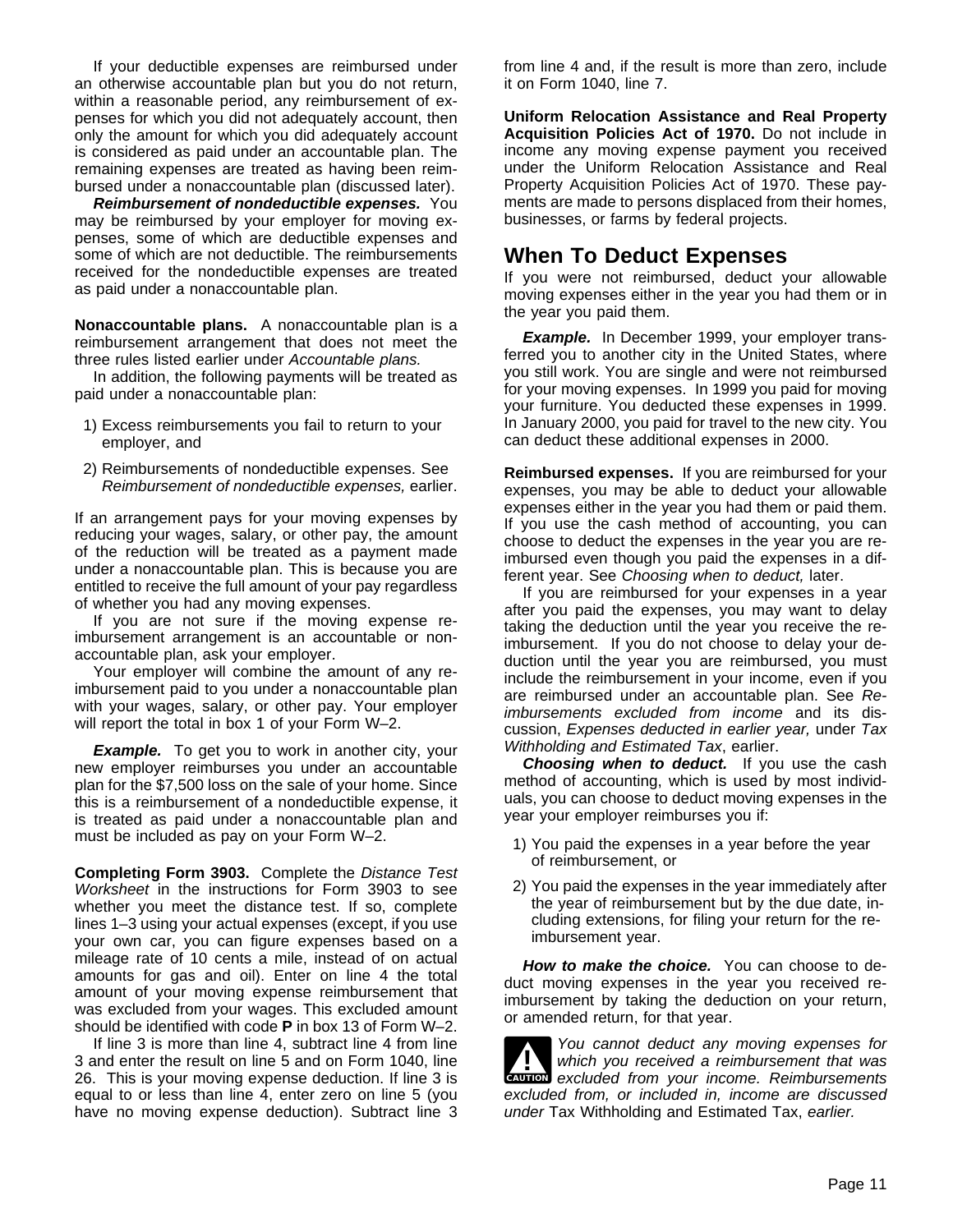# **Example**

Tom Smith is married and has two children. He owned his home in Detroit where he worked. On February 8, his employer told him that he would be transferred to San Diego as of April 10 that year. His wife, Peggy, flew to San Diego on March 1 to look for a new home. She put a down payment of \$25,000 on a house being built and came back to Detroit on March 4. The Smiths sold their Detroit home for \$1,500 less than they paid for it. They contracted to have their personal effects moved to San Diego on April 3. The family drove to San Diego where they found that their new home was not finished. They stayed in a nearby motel until the house was ready on May 1. On April 10, Tom went to work in the San Diego plant where he still works.

His records for the move show:

| 1) Peggy's pre-move househunting trip:                                     |        |                                                                                                                 |
|----------------------------------------------------------------------------|--------|-----------------------------------------------------------------------------------------------------------------|
|                                                                            | \$ 524 | Tom enters these amounts on Form 3903 to figure                                                                 |
|                                                                            |        | his deduction. His Form 3903 and Distance Test                                                                  |
| 3) Real estate commission paid on sale of Detroit                          | 3,500  | Worksheet are shown later. He also enters his de-<br>duction, \$1,200, on line 26, Form 1040.                   |
| 4) Loss on sale of Detroit home (not including real                        | 1,500  |                                                                                                                 |
| 5) Amount paid for moving personal effects                                 | 8.000  | <b>Nondeductible expenses.</b> Of the \$42,974 expenses<br>that Tom incurred, the following items cannot be de- |
| 6) Expenses of driving to San Diego:<br>Mileage (Start 14,278; End 16,478) |        | ducted.                                                                                                         |
|                                                                            |        | • Item 1, pre-move househunting expenses.                                                                       |
|                                                                            | 720    | • Item 2, the down payment on the San Diego home.                                                               |
| 7) Cost of temporary living expenses in San Diego:                         |        | If any part of it were for payment of deductible taxes<br>or interest on the mortgage on the house, that part   |
|                                                                            |        | would be deductible as an itemized deduction.                                                                   |

Tom was reimbursed \$10,599 under an accountable plan as follows:

| 400 |
|-----|
|     |
|     |
|     |
|     |
|     |

Tom's employer gave him a breakdown of the amount of reimbursement.

The employer included this reimbursement on Tom's Form W–2 for the year. The reimbursement of deductible expenses, \$7,200 (\$6,800 + \$400) for moving household goods and travel to San Diego, was included in box 13 of Form W–2. His employer identified this amount with code **P.**

The employer included the balance, \$3,399 reimbursement of nondeductible expenses, in box 1 of Form W–2 with Tom's other wages. He must include this amount on line 7 of Form 1040. The employer withholds taxes from the \$3,399, as discussed under Nondeductible expenses, earlier. Also, Tom's employer could have given him a separate Form W–2 for his moving reimbursement.

Tom figures his deduction for moving expenses as follows:

| Minus: Reimbursement included in box 13 of |  |
|--------------------------------------------|--|
|                                            |  |
|                                            |  |

- Item 1, pre-move househunting expenses.
- Item 2, the down payment on the San Diego home. If any part of it were for payment of deductible taxes or interest on the mortgage on the house, that part would be deductible as an itemized deduction.
- Item 3, the real estate commission paid on the sale of the Detroit home. The commission is used to figure the gain or loss on the sale.
- Item 4, the loss on the sale of the Detroit home. The Smiths cannot deduct it even though Tom's employer reimbursed him for it.
- Item 6, the meals expenses while driving to San Diego. (However, the lodging and car expenses are deductible.)
- Item 7, temporary living expenses.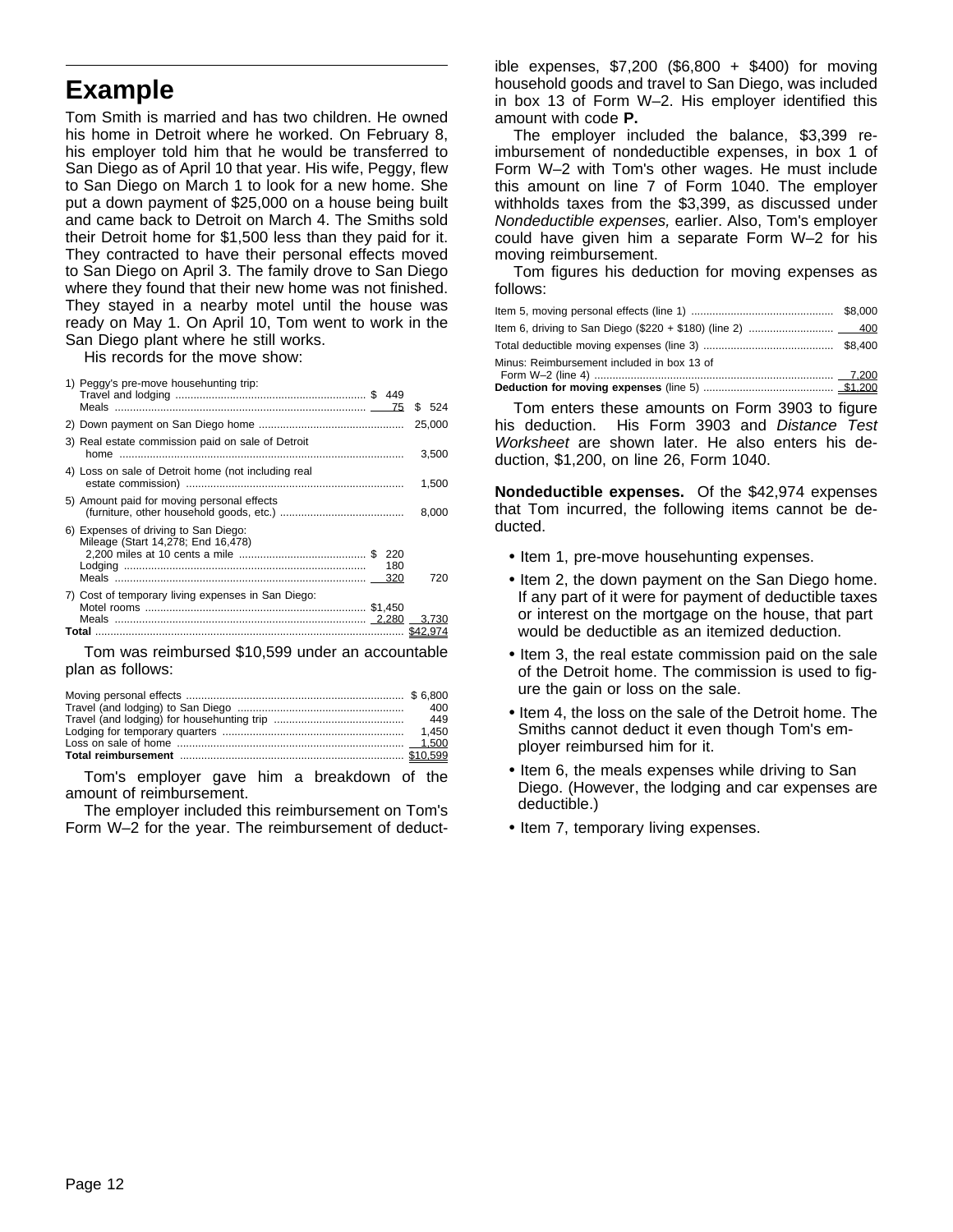| $\boldsymbol{\mathcal{A}}$<br>Form |
|------------------------------------|
| (Rev. October 1998)                |
| Department of the Treasury         |
| Internal Revenue Service           |

# Form  $3903$  | Moving Expenses | OMB No. 1545-0062

**Attach to Form 1040.**

Attachment Sequence No. **62**

| Name(s) shown on Form 1040 | Your social security number |
|----------------------------|-----------------------------|
| Tom and Peggy Smith        | 325:00:6437                 |

Tom and Peggy Smith

**Before you begin,** see the **Distance Test** and **Time Test** in the instructions to make sure you can take this deduction. If you are a member of the armed forces, see the instructions to find out how to complete this form.

|    | Enter the amount you paid for transportation and storage of household goods and personal                                                                                                                                                                                                                                    |                | 8,000 |  |
|----|-----------------------------------------------------------------------------------------------------------------------------------------------------------------------------------------------------------------------------------------------------------------------------------------------------------------------------|----------------|-------|--|
| 2  | Enter the amount you paid for travel and lodging expenses in moving from your old home to<br>your new home. Do not include meals (see instructions) results and set of the set of the set of the set of the set of the set of the set of the set of the set of the set of the set of the set of the set of the set of the s | $\overline{2}$ | 400   |  |
| 3  | and the contract of the contract of the contract of the contract of the contract of the contract of the contract of the contract of the contract of the contract of the contract of the contract of the contract of the contra<br>Add lines 1 and 2                                                                         | 3              | 8,400 |  |
| 4  | Enter the total amount your employer paid you for the expenses listed on lines 1 and 2 that is<br>not included in the wages box (box 1) of your W-2 form. This amount should be identified with                                                                                                                             |                | 7,200 |  |
|    | Is line 3 more than line 4?                                                                                                                                                                                                                                                                                                 |                |       |  |
|    | Go to line 5.<br>Yes.                                                                                                                                                                                                                                                                                                       |                |       |  |
|    | You cannot deduct your moving expenses. If line 3 is less than line 4, subtract line 3<br>No.<br>from line 4 and include the result on the "Wages, salaries, tips, etc." line of Form 1040.                                                                                                                                 |                |       |  |
| 5. | Subtract line 4 from line 3. Enter the result here and on the "Moving expenses" line of Form<br>1040. This is your moving expense deduction and a subset of the state of the state of the state of the state of                                                                                                             | 5.             | -200  |  |

### **General Instructions**

#### **A Change To Note**

Beginning in 1998, include on lines 1 and 2 of Form 3903 **only** the amounts you actually paid for the expenses listed. Include on those lines the total amount you paid even if your employer reimbursed you for the expenses. Use line 4 to report amounts your employer paid directly to you for the expenses listed on lines 1 and 2 if they are **not** reported to you as wages on Form W-2.

**Do not** include on Form 3903 any amount your employer paid to a third party (such as a moving or storage company). Also, do not include the value of any services your employer provided in kind.

### **Purpose of Form**

Use Form 3903 to figure your moving expense deduction if:

● You moved to a new principal place of work (workplace) within the United States or its possessions, OR

● You moved to a new workplace outside the United States or its possessions and you are a U.S. citizen or resident alien.

If you qualify to deduct expenses for more than one move, use a separate Form 3903 for each move.

For more details, see **Pub. 521,** Moving Expenses.

### **Who May Deduct Moving Expenses**

If you moved to a different home because of a change in job location, you may be able to deduct your moving expenses. You may be able to take the deduction whether you are self-employed or an employee. But you must meet certain tests explained next.

#### **Distance Test**

Your new principal workplace must be at least 50 miles farther from your old home than your old workplace was. For example, if your old workplace was 3 miles from your old home, your new workplace must be at least 53 miles from that home. If you did not have an old workplace, your new workplace must be at least 50 miles from

your old home. The distance between the two points is the shortest of the more commonly traveled routes between them.

**TIP:** *If you are not sure if you meet the distance test, use the worksheet on this page.*

#### **Time Test**

If you are an employee, you must work full time in the general area of your new workplace for at least 39 weeks during the 12 months right after you move. If you are self-employed, you must work full time in the general area of your new workplace for at least 39 weeks during the first 12 months and a total of at least 78 weeks during the 24 months right after you move.

**What If You Do Not Meet the Time Test Before Your Return Is Due?** If you expect to meet the time test, you may deduct

#### **Distance Test Worksheet** (keep a copy for your records)

| 1. Enter the number of miles from your old home to your new<br><b>workplace</b> 1. $2,200$ miles             |  |  |
|--------------------------------------------------------------------------------------------------------------|--|--|
| 2. Enter the number of miles from your old home to your old                                                  |  |  |
| workplace 2. $\frac{5 \text{ miles}}{2}$                                                                     |  |  |
| 3. Subtract line 2 from line 1. If zero or less, enter -0- $\ldots$ $\ldots$ 3. $\frac{2.195}{\ldots}$ miles |  |  |

#### **Is line 3 at least 50 miles?**

**Yes.** You meet this test.

**No.** You do not meet this test. You **cannot** deduct your moving expenses. **Do not** complete Form 3903.

**For Paperwork Reduction Act Notice, see back of form.** Cat. No. 12490K Form 3903 (Rev. 10-98)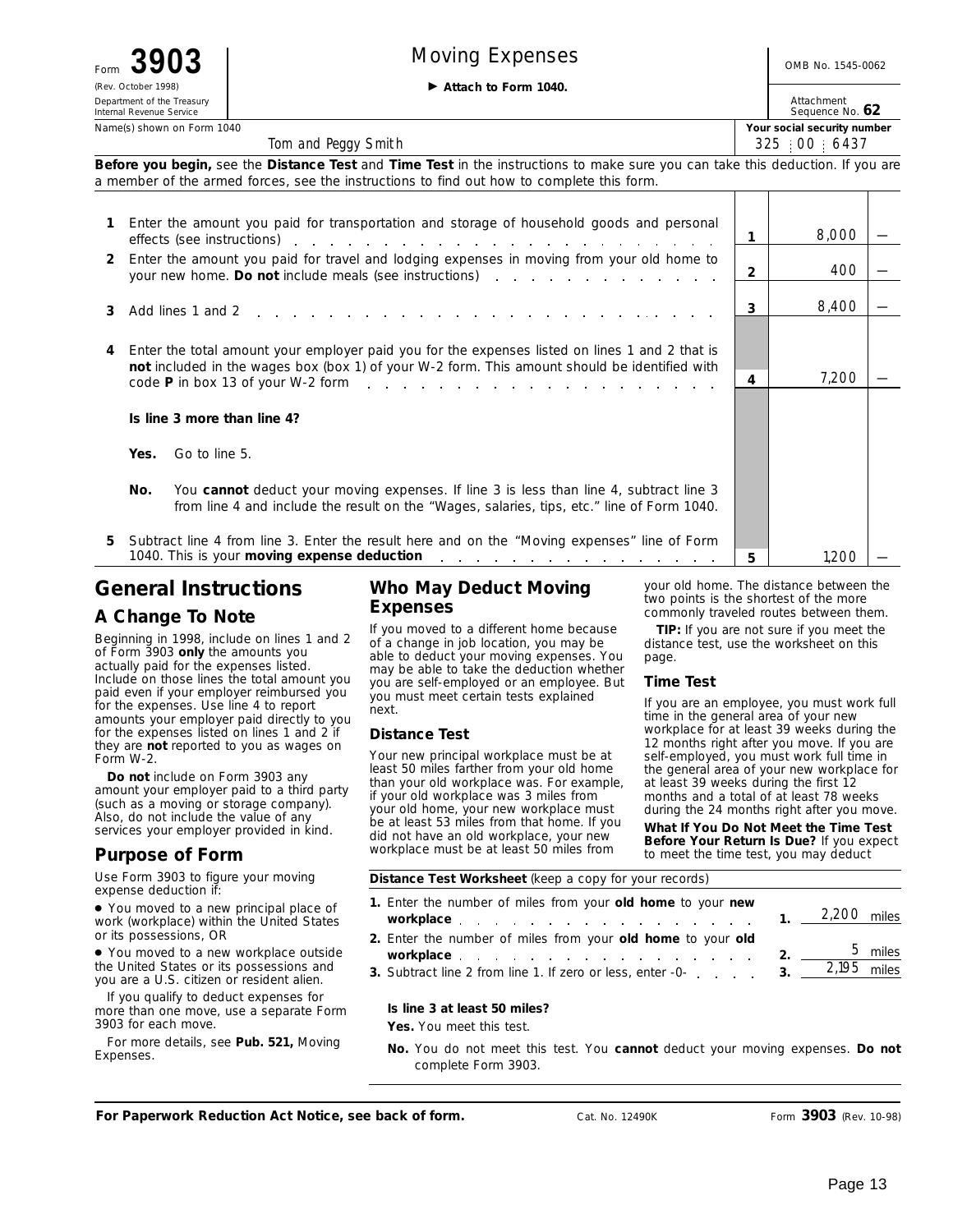# **How To Get More Information**

You can order free publications and forms, ask tax questions, and get more information from the IRS in several ways. By selecting the method that is best for you, you will have quick and easy access to tax help.

**Free tax services.** To find out what services are available, get Publication 910, Guide to Free Tax Services. It contains a list of free tax publications and an index of tax topics. It also describes other free tax information services, including tax education and assistance programs and a list of TeleTax topics.



**Personal computer.** With your personal computer and modem, you can access the IRS on the Internet at **www.irs.gov**. While visiting our web site, you can select:

- Frequently Asked Tax Questions (located under Taxpayer Help & Ed) to find answers to questions you may have.
- Forms & Pubs to download forms and publications or search for forms and publications by topic or keyword.
- Fill-in Forms (located under Forms & Pubs) to enter information while the form is displayed and then print the completed form.
- Tax Info For You to view Internal Revenue Bulletins published in the last few years.
- Tax Regs in English to search regulations and the Internal Revenue Code (under United States Code (USC)).
- Digital Dispatch and IRS Local News Net (both located under Tax Info For Business) to receive our electronic newsletters on hot tax issues and news.
- Small Business Corner (located under Tax Info For Business) to get information on starting and operating a small business.

You can also reach us with your computer using File Transfer Protocol at **ftp.irs.gov.**

**TaxFax Service.** Using the phone attached to your fax machine, you can receive forms and instructions by calling **703–368–9694.** Follow the directions from the prompts. When you order forms, enter the catalog number for the form you need. The items you request will be faxed to you.



**Phone.** Many services are available by phone.

• Ordering forms, instructions, and publications. Call **1–800–829–3676** to order current and prior year forms, instructions, and publications.

- Asking tax questions. Call the IRS with your tax questions at **1–800–829–1040**.
- TTY/TDD equipment. If you have access to TTY/TDD equipment, call **1–800–829–4059** to ask tax questions or to order forms and publications.
- TeleTax topics. Call **1–800–829–4477** to listen to pre-recorded messages covering various tax topics.

**Evaluating the quality of our telephone services.** To ensure that IRS representatives give accurate, courteous, and professional answers, we evaluate the quality of our telephone services in several ways.

- A second IRS representative sometimes monitors live telephone calls. That person only evaluates the IRS assistor and does not keep a record of any taxpayer's name or tax identification number.
- We sometimes record telephone calls to evaluate IRS assistors objectively. We hold these recordings no longer than one week and use them only to measure the quality of assistance.
- We value our customers' opinions. Throughout this year, we will be surveying our customers for their opinions on our service.

**Walk-in.** You can walk in to many post offices, libraries, and IRS offices to pick up certain forms, instructions, and publications. Also, some libraries and IRS offices have:

- An extensive collection of products available to print from a CD-ROM or photocopy from reproducible proofs.
- The Internal Revenue Code, regulations, Internal Revenue Bulletins, and Cumulative Bulletins available for research purposes.

**Mail.** You can send your order for forms, instructions, and publications to the Distribution Center nearest to you and receive a response within 10 workdays after your request is received. Find the address that applies to your part of the country.

- **Western part of U.S.:** Western Area Distribution Center Rancho Cordova, CA 95743–0001
- **Central part of U.S.:** Central Area Distribution Center P.O. Box 8903 Bloomington, IL 61702–8903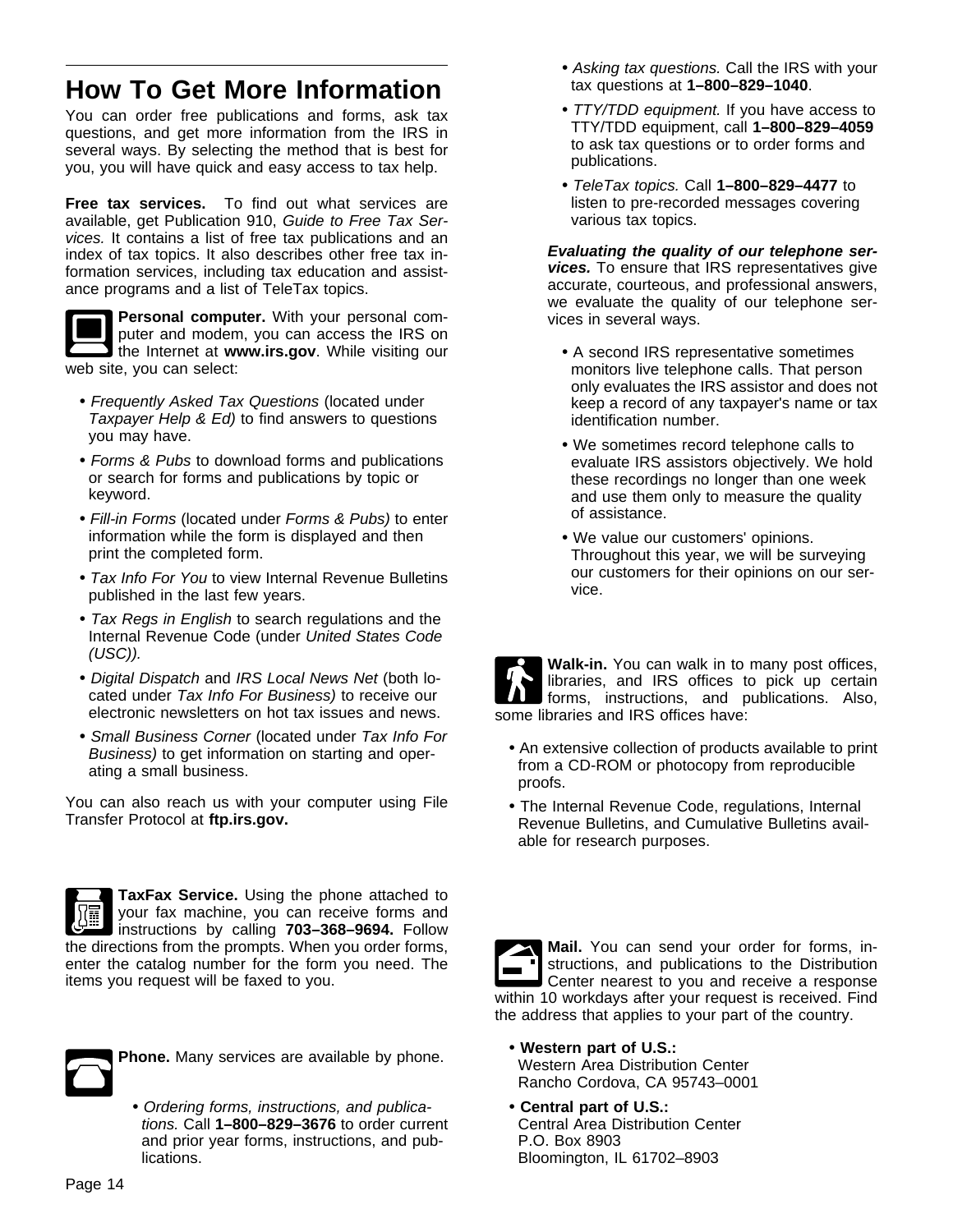- **Eastern part of U.S. and foreign addresses:** Eastern Area Distribution Center P.O. Box 85074 Richmond, VA 23261–5074
- Popular tax forms which may be filled in electronically, printed out for submission, and saved for recordkeeping.
- Internal Revenue Bulletins.

The CD-ROM can be purchased from National Technical Information Service (NTIS) by calling **1–877–233–6767** or on the Internet at **www.irs.gov/cdorders.** The first release is available in mid-December and the final release is available in late January.

IRS Publication 3207, Small Business Resource Guide, is an interactive CD-ROM that contains information important to small businesses. It is available in mid-February. You can get one free copy by calling **1–800–829–3676.** 



**CD-ROM.** You can order IRS Publication 1796, Federal Tax Products on CD-ROM, and obtain:

- Current tax forms, instructions, and publications.
- Prior-year tax forms, instructions, and publications.